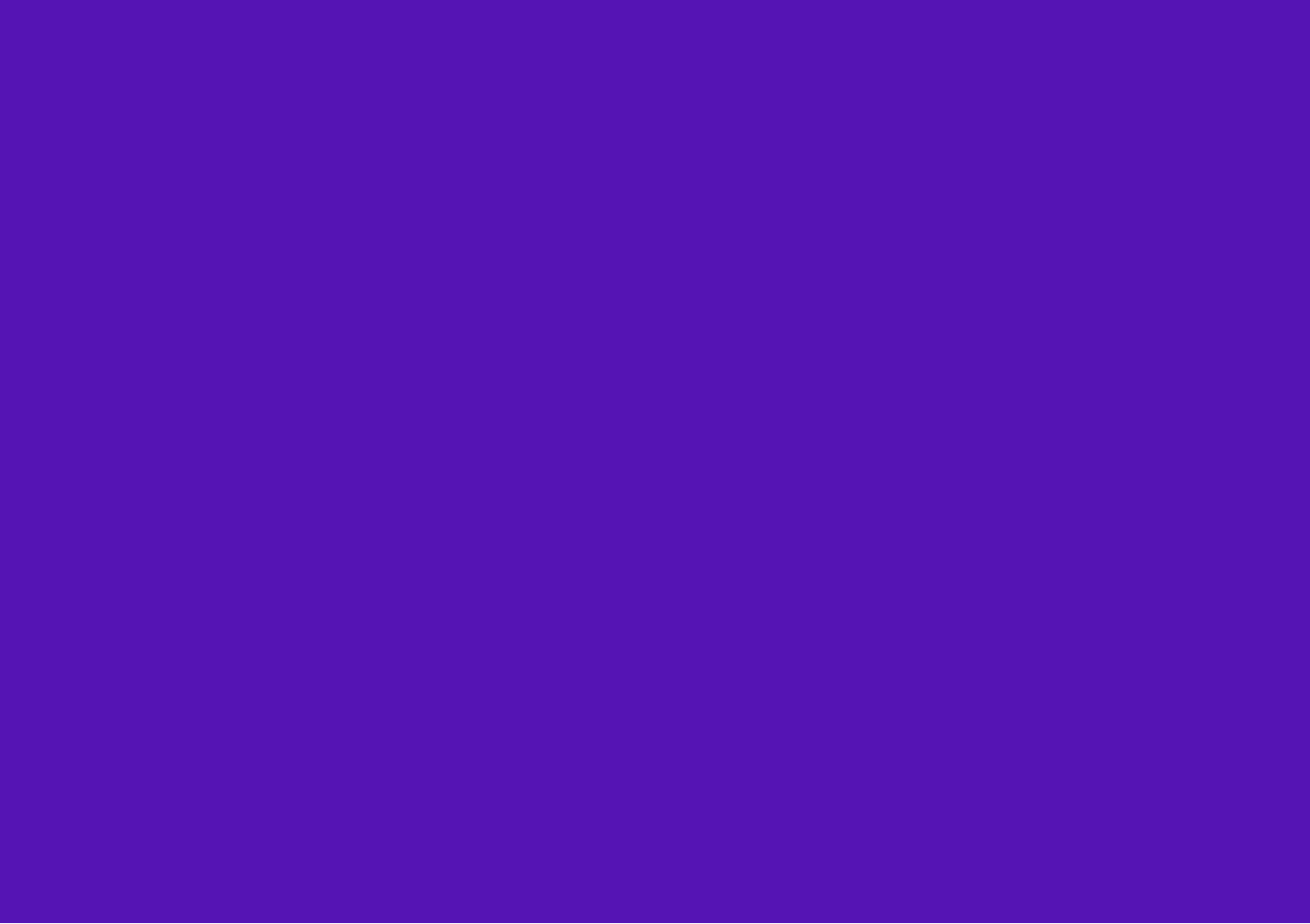## **BT Sports & Social Club**

Looking to take part in some activities and mix and mingle with your BT Ireland colleagues in a fun way?



We have an amazing Sports & Social club, which runs monthly and year around activities. For €10 a month (which is matched by BT Ireland) you have access to a variety of free and subsidised activities. For example:

### **Free Activities include:**

- **•** Fantasy Football and Rugby Leagues
- **•** Sports activities including Strava Challenge for club members

### **Subsidised activities include:**

- **•** Sports activities such as go kart racing, kayaking, skiing etc
- **•** Cycling & Running Club
- **•** Golf Society with outings throughout the year
- **•** One domestic weekend trip away and one European City Break per year
- **•** Social events including cooking. wine tasting, cocktail making, theatre, and comedy nights BBQ and many more activities



### **Why not join today**

Email **sportandsocial@bt.com** with any questions or to ask us to get you an application form….some t&c's do apply!

**Remember**, if you are on our graduate, intern or apprentice scheme you only have to pay €5 per month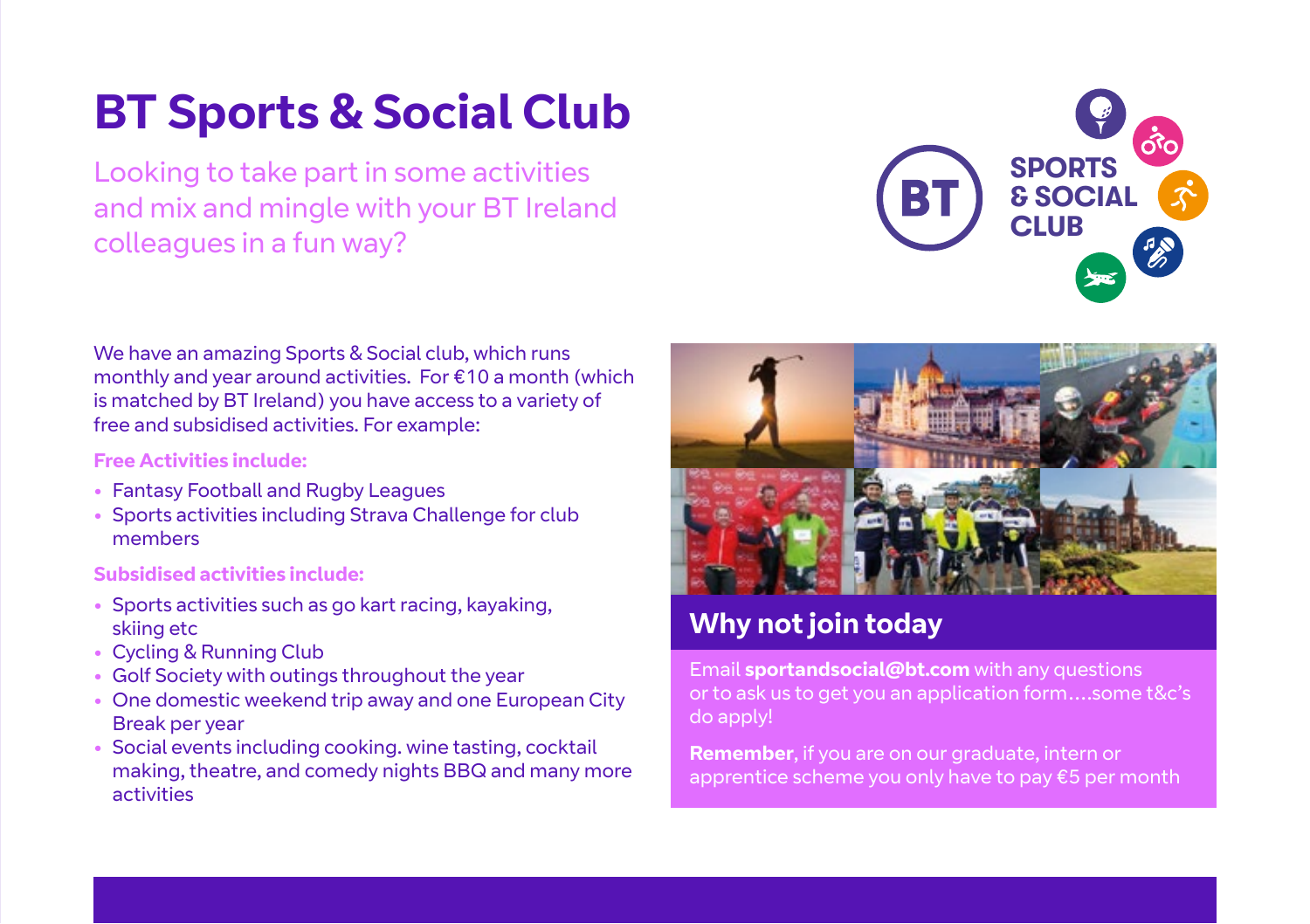### **BT Inspiring WoMen in Business**

A networking, mentoring and knowledge sharing group that we formed in BT Ireland to increase career progression, rotation and visibility of our women.

We aim to create an inclusive environment where women can thrive – while also involving our BT men in networking and sponsorship.

The Inspiring WoMen in Business (IWB) network provides an informal system of connected BT women (and men) to share stories, offer support and listen to each other to grow and develop our careers.

We have a bi-monthly meetings, events each month and we publish a newsletter every two months.

#### **Previous events include:**

- **•** Interviews with Sportswomen
- **•** Career coaching seminars
- **•** Brown Bag discussion groups
- **•** International Womens' Day Forum





We would love to welcome new members into the network and the Working Group so please do reach out and get in touch, wherever you are based by mailing **iwb.working.group@bt.com** or speak to any of our members.

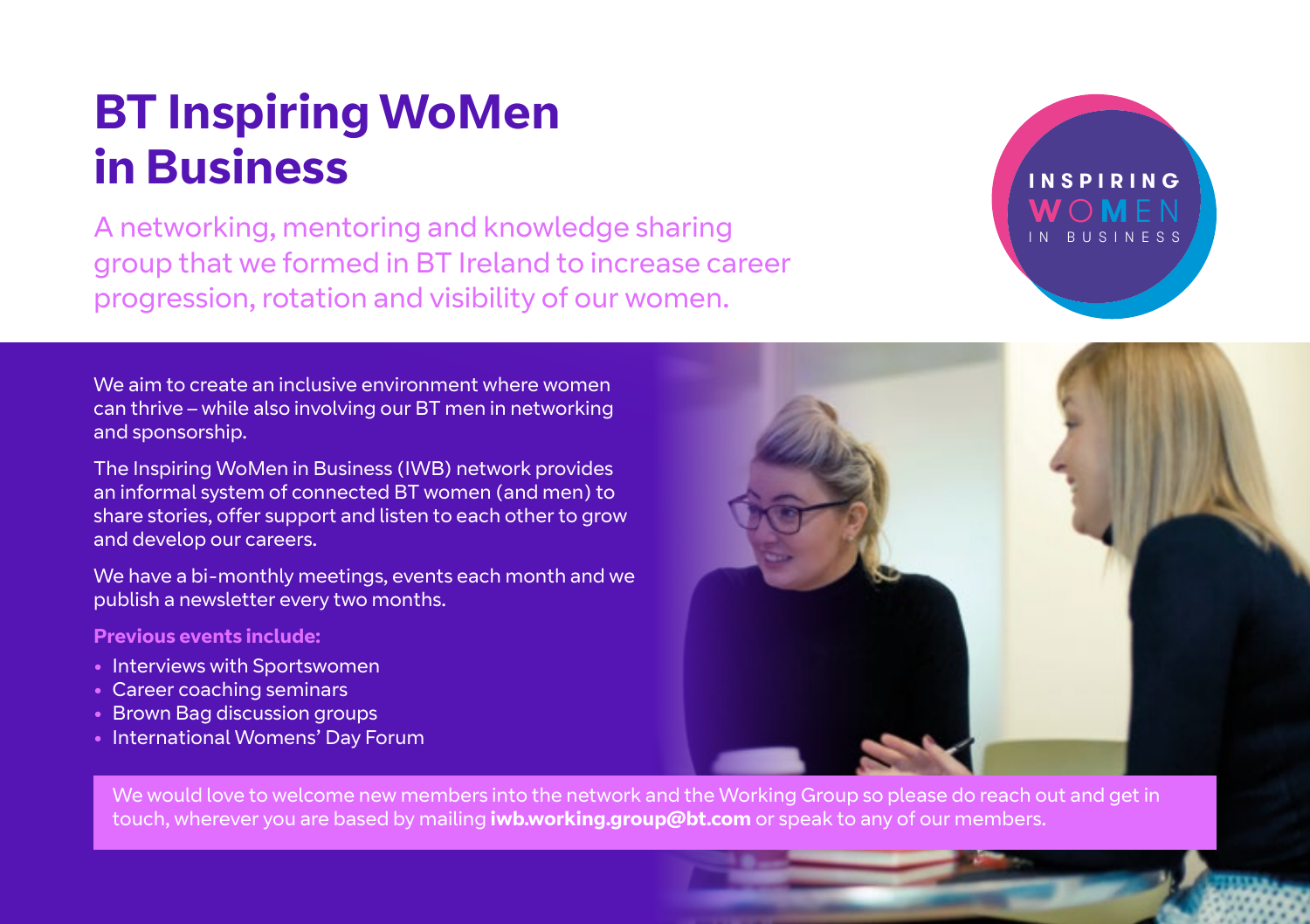## **Peer to Peer Support Network**

The Peer-to-Peer Support Network are a team of volunteers, who felt that we could help our colleagues, by offering to be available to talk – and listen – in confidence, to anyone who is looking for advice and support.



### **How can we help?**

We understand it can be difficult to open up about issues that you may be facing we are here for you, to try to offer a friendly ear. Although we are not professionally qualified, and cannot claim to be experts, we do have some experience of mental health problems, and we are ready to help in whatever way we can.

Currently we have over 217 volunteers spread throughout the UK, Ireland, France and Switzerland – all trained in Mental Health support, and with personal experience that could help you. You can find out more about the network at our intranet page - **http://snip.bt.com/listen**.

If you need some help, then contact us at **listen@bt.com**

### **Our charter**

### **We will:**

- Treat your conversation, and everything you tell us, in confidence
- Treat you with respect and dignity
- Remind you of this charter when you talk to us
- Encourage you to talk with us as much as you feel comfortable
- Actively listen, in a non-judgmental way
- Provide information about resources or support services which may be appropriate to your situation

### **We won't:**

- Share what you tell us with anyone else, without first seeking your permission
- Keep any identifiable records of our conversation with you
- Enter into any kind of conversation which should be undertaken by a trained professional e.g. medical specialist or counsellor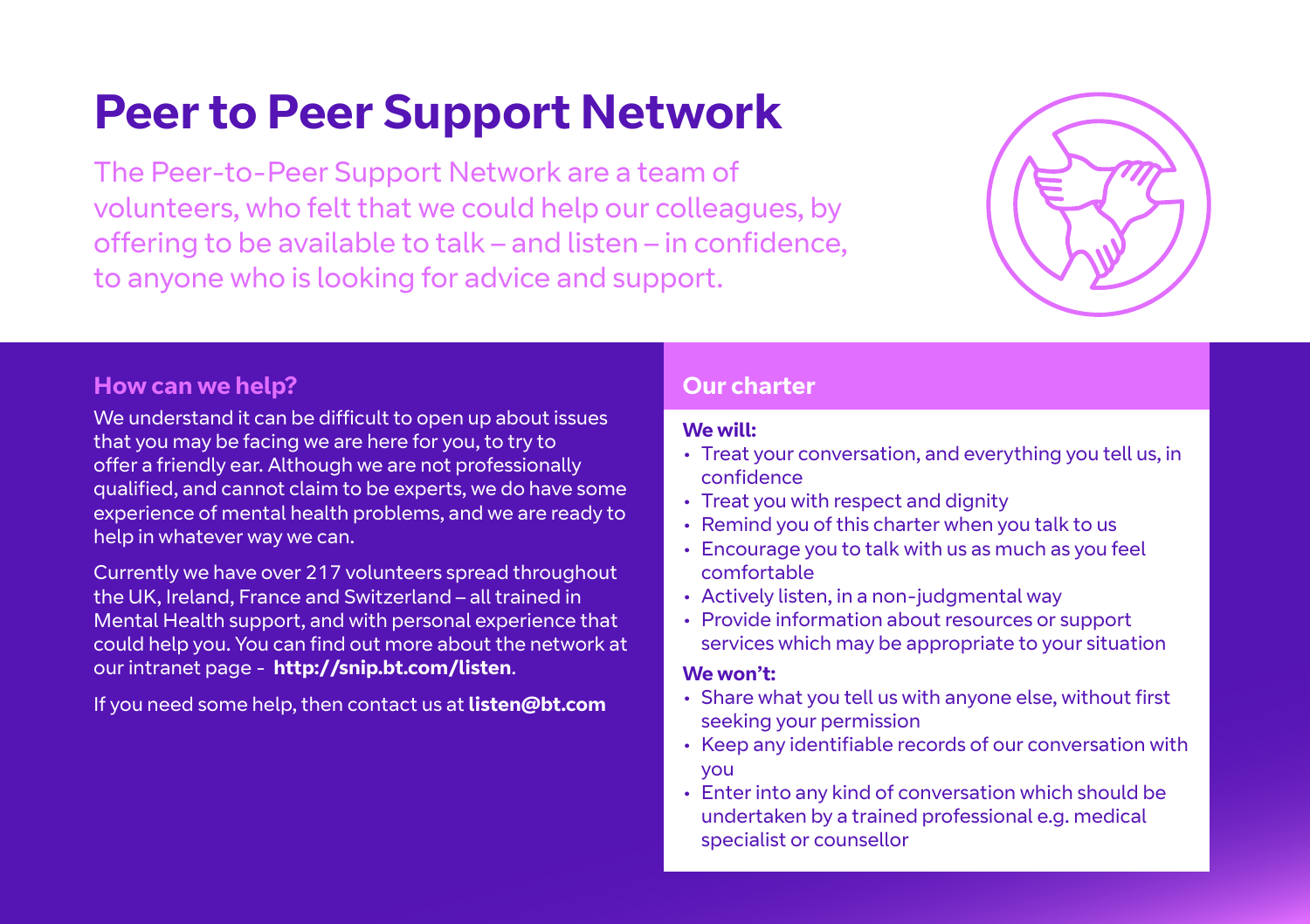## **An environment where**



## **we can all be our best**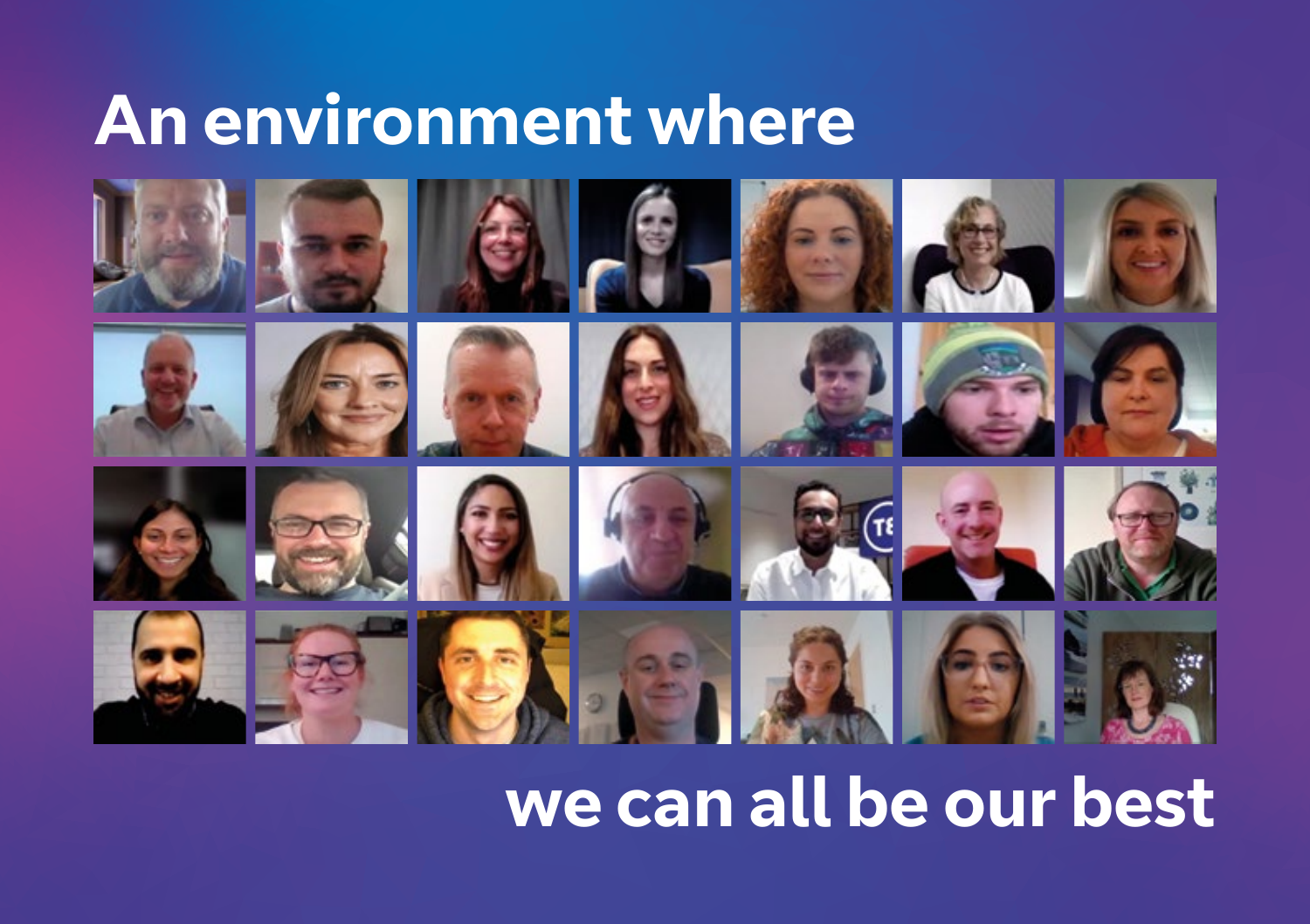## **Our People Networks**

At BT, our people have a voice and communities to turn to if they need support.

BT's People Networks are vibrant, thriving employee-led community groups that feedback thoughts, opinions and opportunities to our leaders so that we can make BT a wonderfully diverse and inclusive place!

In addition to our local people networks in BT Ireland we have a number of BT Employee Networks at BT Group level which are groups of like-minded people which come together to represent the views and issues of each group – our local networks also liaise with them.

#### **The role of each network is to:**

- **•** support network members
- **•** celebrate the individuality of like-minded groups
- **•** support the community
- **•** drive an Inclusive BT organisation

People Networks are essential in helping organisations achieve their ambitions to celebrate differences and to improve peoples' working lives. You can learn more about our People Networks [here.](https://myprofile.bt.com/academy/subject/diversity/Pages/BT/bt-people-networks-new-2018.aspx)

| Able2 network        | Jewish network                  |
|----------------------|---------------------------------|
| Christian network    | Carers network                  |
| Muslim network       | <b>Ethnic diversity network</b> |
| Armed forces network | Gender equality network         |
| Peer2Peer network    | Pride network                   |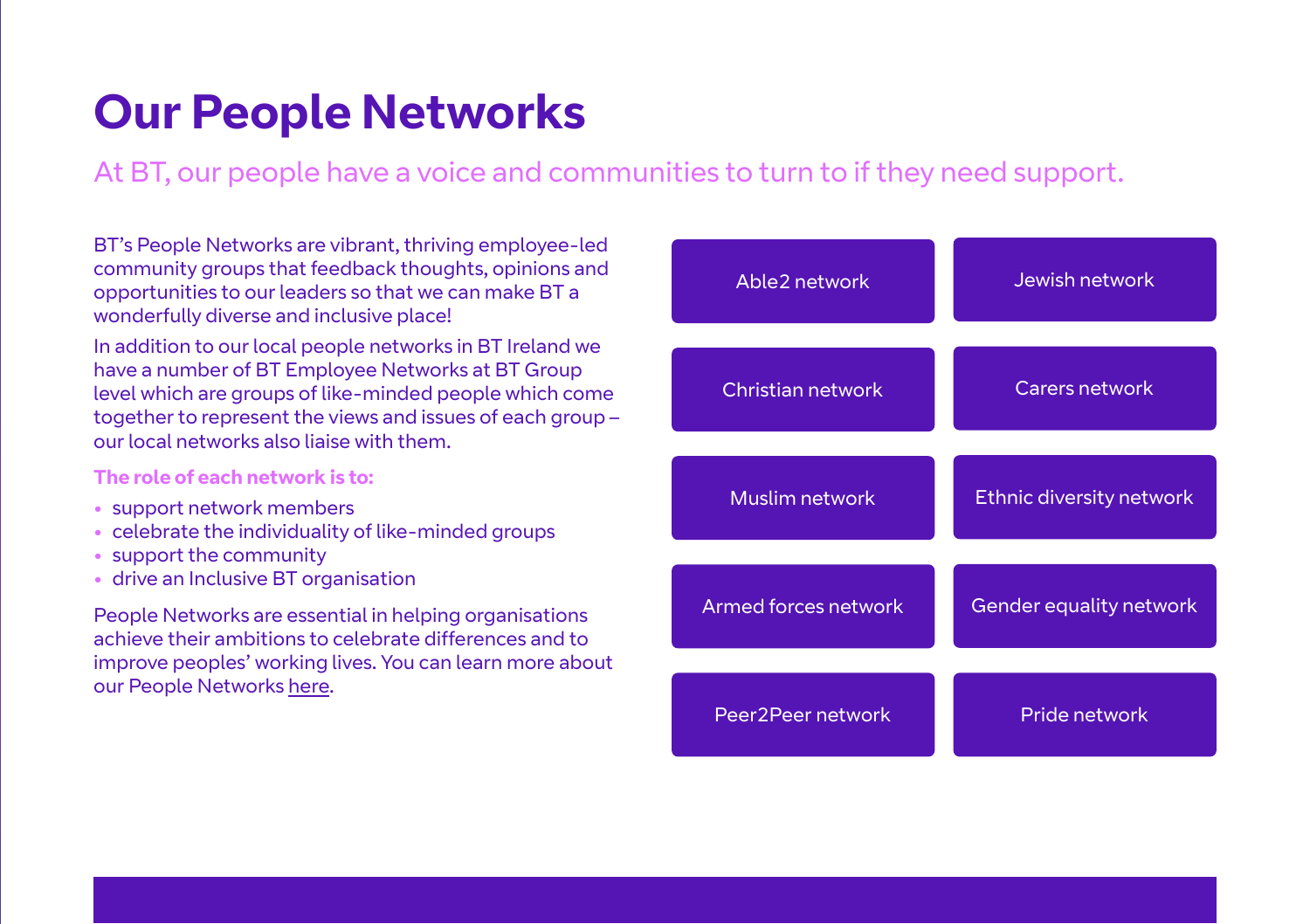## **Early Careers Network**

The BT Early Careers network is one of BT Ireland's people networks designed for those who are starting out or not long into their career.

**#EECCLIVE** 

 $#EEC$ 

⋒

**#EECCLIVE** 

**#EEC** 

(BT)

**EF** 

#EECCLIVI

/E

 $(5)$ 

ECC

Our members include recent graduates, interns, apprentices and people new to the telecom industry. We set up events with the aim of meeting like-minded people, networking throughout the business and ultimately having fun!

Events that we have organised include dinners, nights out, fun activities, career talks and more. It's completely free to sign up and get involved – you can navigate your career whilst making new friends along the way.

We are also part of the Enterprise Early Careers community which you can find more about on Workplace – a great place to get the latest on what's happening in Early Careers and where you can show us what you have been up to, share your ideas, join the conversation and stay connected to your fellow early careers colleagues.

Contact **sorcha.farrell@bt.com** or **fiachra.oconnor@bt.com** for more information.

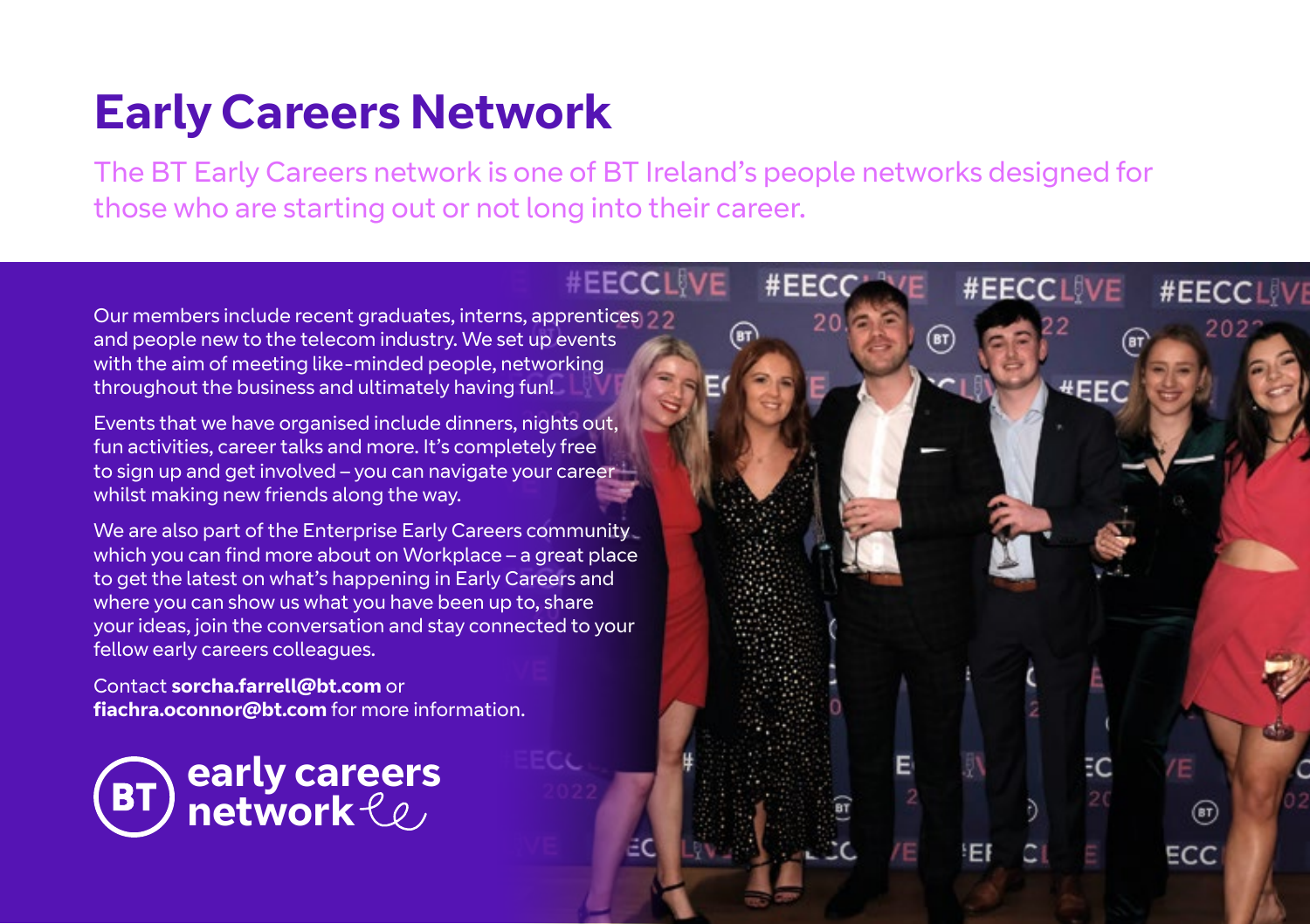## **Pride Network**

This Pride Network is for LGBTQI+ people, Allies and anyone who wants to support their LGBTQI+ colleagues, friends and family.

The term LGBTQI+ is shorthand for a spectrum of descriptors for different forms of sexuality and gender identity (lesbian, gay, bisexual, transgender, queer, intersex and many more!). You might be interested in the group because:

- **•** you're on the spectrum yourself
- **•** you might have direct reports/colleagues/friends/family members who are
- **•** you wish to champion diversity and inclusion in the work place and everyday life,
- **•** or it's simply a subject of interest you want to learn more about and support

#### **Our mission**

Our mission is to support and challenge the business on LGBTQI+ equality issues. That means looking out for things that could be improved or support our colleagues and provide a source for information while having a bit of fun along the way.

Our network is open to all, and we welcome anyone who wants to become an Ally to support and stand up for their LGBTQI+ colleagues.

Since the Network's inception in 2015, we have worked with BT Ireland Diversity and Inclusion leads on matters relating

to the LGBTQI+ community in BT Ireland, organised internal events with speakers from the likes of Belong To, and launched our Allies programme with Claire Balding.

Externally members of the ILT and of the network have worked with external companies and groups to bring learnings and best practice back into the business, and we have also marched in the Dublin Pride parade.

### **Why people should get involved**

We would like to invite colleagues, regardless of their orientation to join us and be part of our Network. Getting involved is a small gesture that speaks volumes. It can have a profound effect on your team and colleagues and demonstrates your support for Inclusion & Diversity. President, Michael D. Higgins recently stated - "It is important that we take this opportunity to reflect more deeply on the public space which we are creating as a society, and the freedom and safety within it. When it comes to behaviour, freedom and the expression of affection, ask the question if it is an equal space for members of the LGBTQI+ community?"

### **Contact any of the following to get involved**

- **Lindsay.grant@bt.com Richie.oleary@bt.com** 
	-
- 
- **Eimear.kiernan@bt.com Fintan.oconnor@bt.com**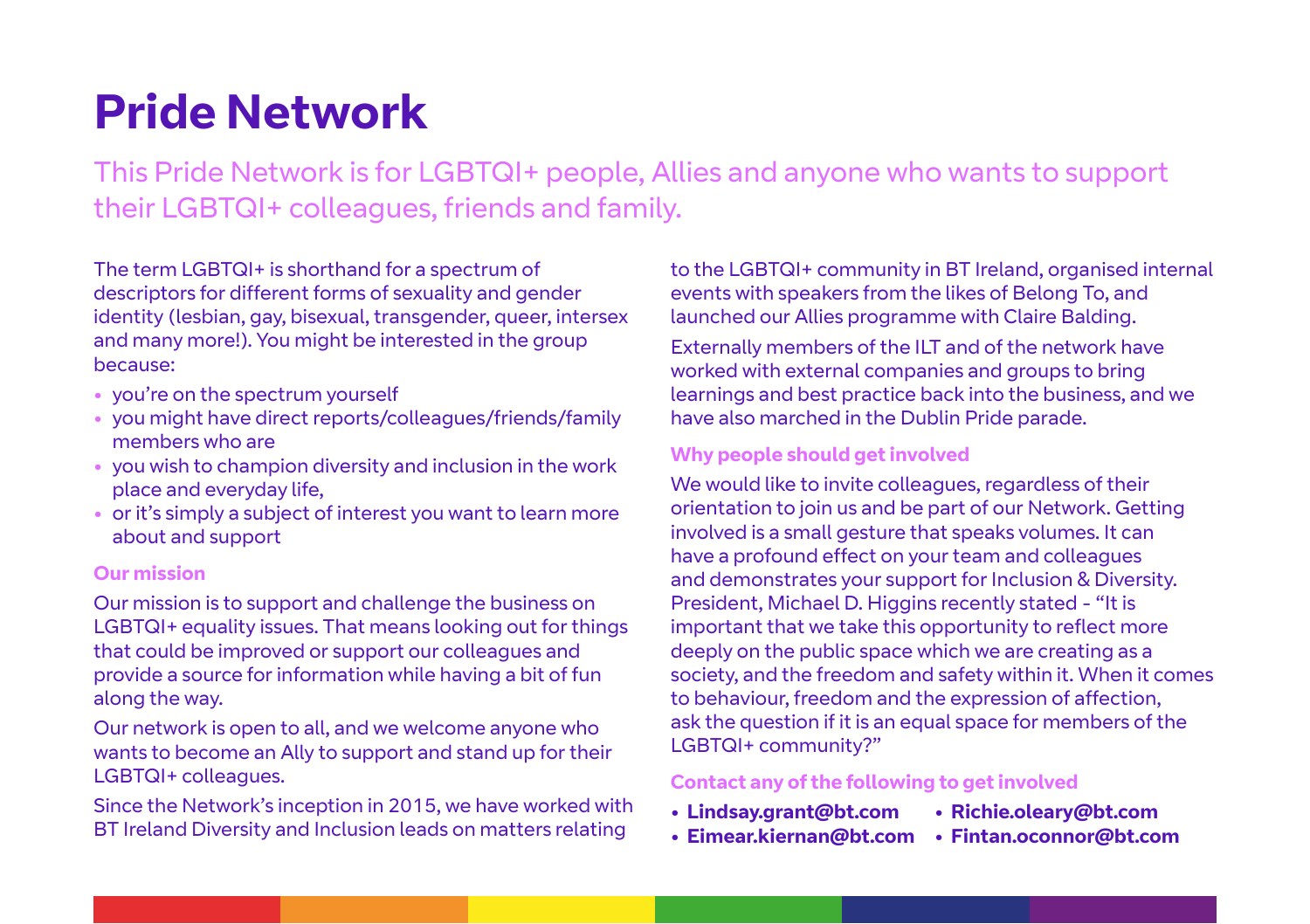## **BT Family & Carers Network**

We are dedicated to being a support network that people can turn to and share experiences with, whilst also making sure we have some fun along the way. We organise some great fun activities for our families, like Bring Your Kids to Work Day, Family Fun Day, and the BT Kids Christmas Party.

We also invite guest speakers to come in, or arrange internal discussions around a range of subjects, covering subjects such as:

- **•** Caring for parents/home help
- **•** Mental health awareness/suicide awareness
- **•** Cyberbullying/online safety
- **•** Gambling/addictions
- **•** Living and working with illness
- **•** Talking to children about difficult subjects like suicide, cancer, mental health and sexuality

We have a passionate membership with people who you can go to who may have shared experiences and can offer advice.

### **Contacts:**

frances.jenks@bt.com fintan.oconnor@bt.com louise.coates@bt.com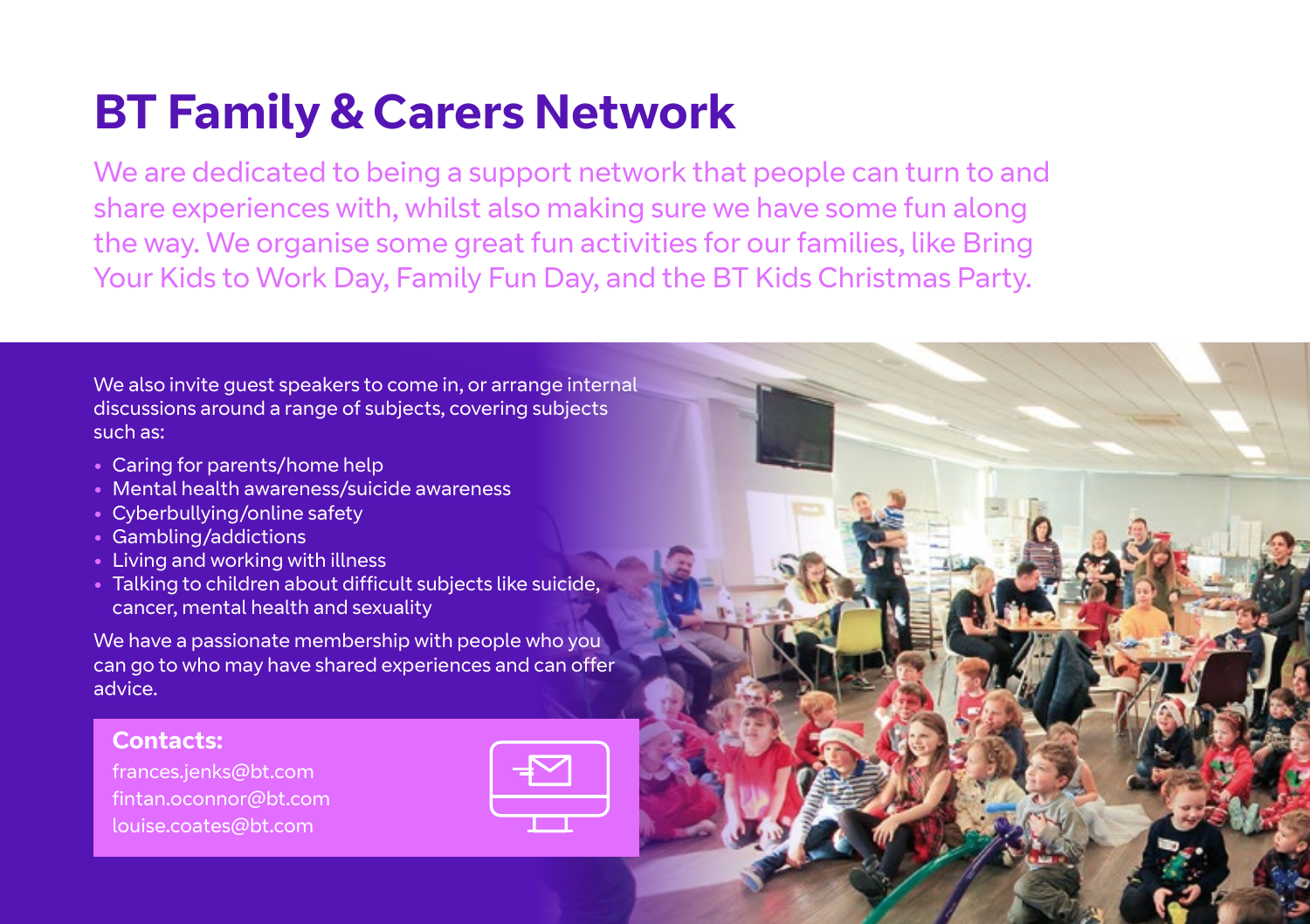## **Give As You Earn**

All charities have been massively impacted by the pandemic therefore our fundraising and our payroll giving scheme – Give as You Earn (GAYE) where BT matches all funding raised by our employees has become even more important than ever in recent years.



In case you aren't familiar with GAYE, it is a BT Ireland programme which helps distribute much needed funds to registered charities. The programme is funded by employees donating a recurring amount each month as well as fund-raising events that take place throughout the year. For any amounts raised/ donated, BT Ireland matches the amount.

Last year we supported 29 different charities donating over €127,000 and we are always on the look-out for worthy causes close to BT Ireland employees' hearts, particularly where people are directly involved in a charity from a volunteering or fund-raising point of view. For example, we've recently supported a number of the relief efforts in Ukraine.

**If you'd like to join this effective way to donate money**  please fill out [this form](https://forms.office.com/Pages/ResponsePage.aspx?id=iFbzpwCcXk26QSnxRjd6sIzPcrjwhQ9FvWRBFYhGWwBUNThTN0YzQU9HMDVJOVpOUkNOTDY4SFI3NCQlQCN0PWcu) – you can join for as little as 5 euros a month.

If you are a current member and wish to **CHANGE** your **monthly donation amount** then you can do that [here](https://forms.office.com/Pages/ResponsePage.aspx?id=iFbzpwCcXk26QSnxRjd6sIzPcrjwhQ9FvWRBFYhGWwBUNThTN0YzQU9HMDVJOVpOUkNOTDY4SFI3NCQlQCN0PWcu). If you have ideas or can help, please email the team on **GiveAsYouEarn.Ireland@bt.com**

If you are a GAYE member and wish to **REQUEST** a specific donation please fill in [this form](https://forms.office.com/Pages/ResponsePage.aspx?id=iFbzpwCcXk26QSnxRjd6sIzPcrjwhQ9FvWRBFYhGWwBUNEk0SVVLSjY5VFNSVVJPUTZEVEtCNUNCMiQlQCN0PWcu).

We are always looking for new members, so we can do even more to help support these good causes and more. Then need as much help as they can get and every euro can make a difference to someone's life.